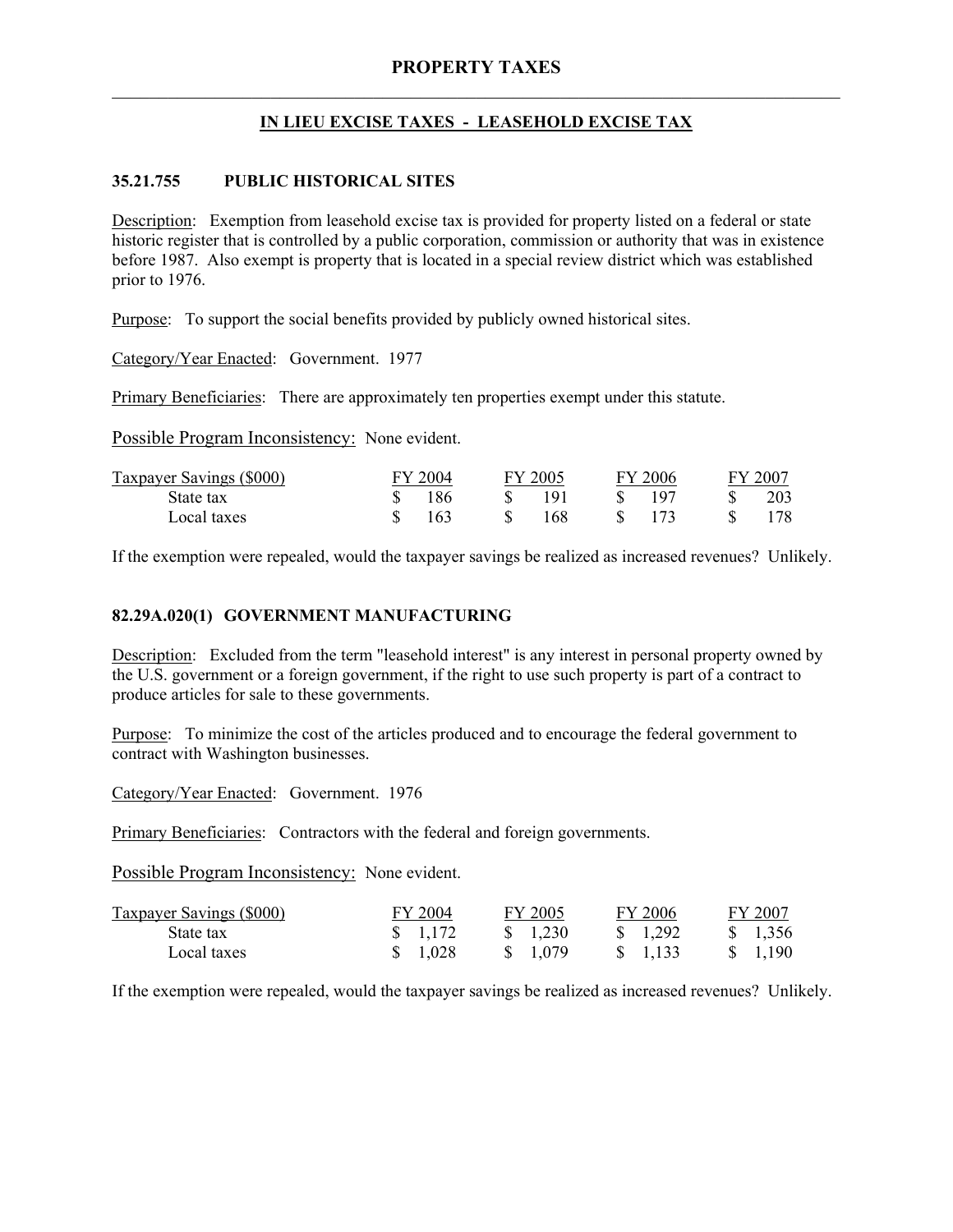# **82.29A.020(1) EASEMENTS FOR REMOVING PRODUCTS**

Description: Excluded from the term "leasehold interest" are road or utility easements and rights of access, occupancy or use for the purpose of removing materials or products purchased from a public owner or lessee or for the purpose of natural energy resource exploration.

Purpose: To minimize costs to private firms and individuals who use public lands for these purposes.

Category/Year Enacted: Other. 1976

Primary Beneficiaries: Utility companies and other businesses and individual who must have long-term access across public lands or who use public roads on a temporary basis to remove timber, minerals, etc. that are purchased from public entities.

Possible Program Inconsistency: None evident.

| Taxpayer Savings (\$000) | FY 2004 | FY 2005 | FY 2006 | $FY$ 200 $^{\circ}$ |
|--------------------------|---------|---------|---------|---------------------|
| State tax                | 186     | 191     | 107     | 203                 |
| Local taxes              | 163     | 168     | 173     |                     |

If the exemption were repealed, would the taxpayer savings be realized as increased revenues? Yes.

# **82.29A.020(2) HANFORD LEASES, SPECIAL FEES**

Description: For purposes of determining leasehold tax on lands on the Hanford reservation which are subleased to a private or public entity by the Department of Ecology, the term "taxable rent" includes only the annual cash rental payment and does not include fees, assessments or other charges.

Purpose: To reduce the cost of such leases.

Category/Year Enacted: Other business. 1991

Primary Beneficiaries: One firm meets the special criteria for this exclusion.

Possible Program Inconsistency: None evident.

| Taxpayer Savings (\$000) | 2004 | FY 2005 |  | 2006 | $-200^-$ |
|--------------------------|------|---------|--|------|----------|
| State tax                |      |         |  |      |          |
| Local taxes              |      |         |  |      |          |

If the exemption were repealed, would the taxpayer savings be realized as increased revenues? Unlikely; this reflects a negotiated settlement between the state and the firm.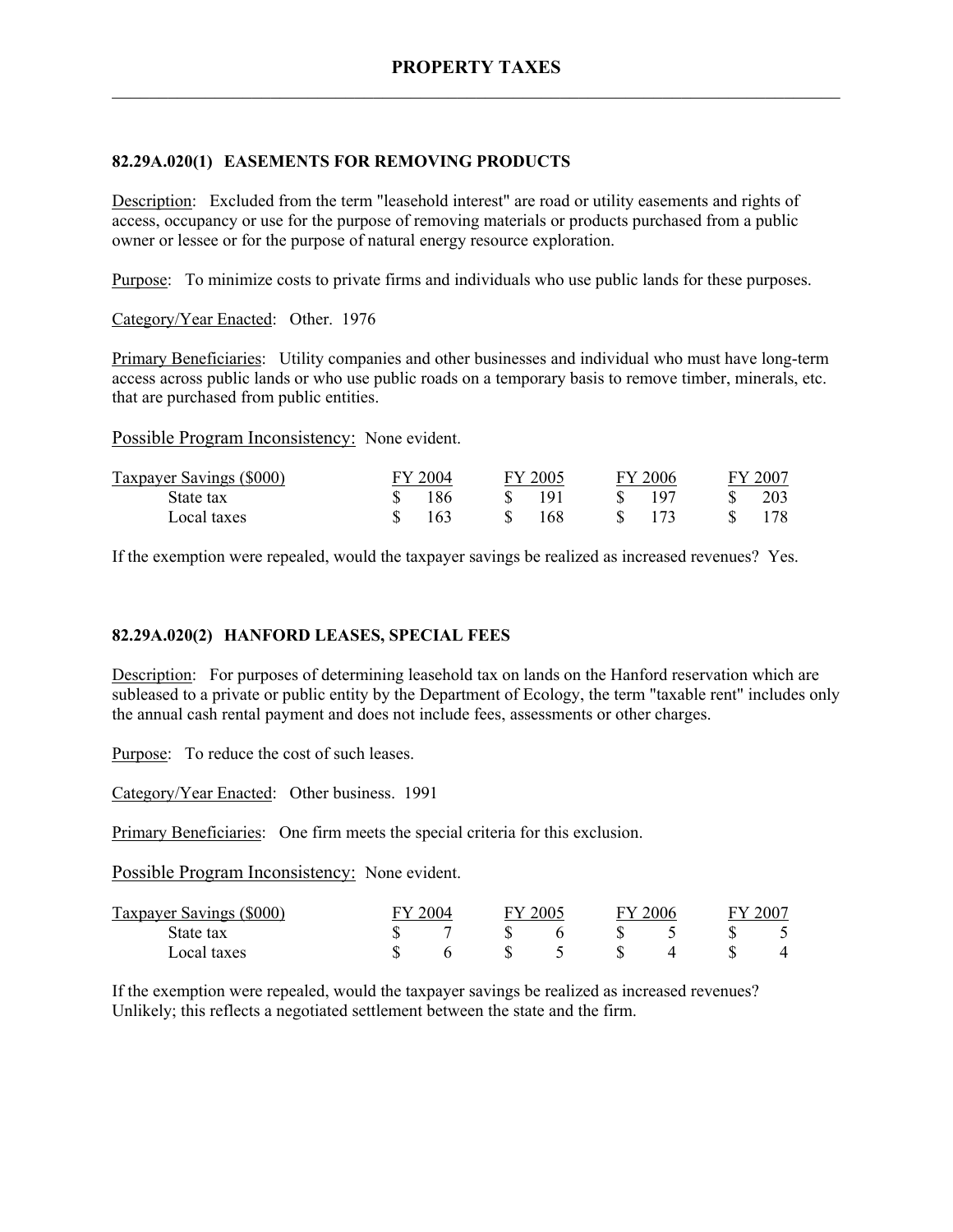# **82.29A.120(1) CREDIT FOR EXCESSIVE LEASEHOLD TAX**

Description: A credit is allowed against leasehold tax for two types of leases: (1) those executed after April 1, 1986, and (2) leases in which the Dept. of Revenue determines the amount of contract rent. For both types of leases the credit is equal to the amount that the computed leasehold tax exceeds the amount of property taxes that would apply to the leased property if the property were in private ownership.

Purpose: The credit assures that the leasehold tax, which is in lieu of property tax, does not exceed the equivalent amount of property tax.

Category/Year Enacted: Other business. 1986

Primary Beneficiaries: Lessees of public property.

Possible Program Inconsistency: None evident.

| Taxpayer Savings (\$000) | FY 2004 | FY 2005            | <b>FY 2006</b> | FY 2007 |
|--------------------------|---------|--------------------|----------------|---------|
| State tax                | 205     | $-21$ <sup>1</sup> | -218           | 224     |
| Local taxes              | 180     | 185                | 101            | 197     |

If the exemption were repealed, would the taxpayer savings be realized as increased revenues? Yes.

### **82.29A.120(2) PRODUCT LEASES, 33% CREDIT**

Description: A credit is allowed equal to 33 percent of the tax otherwise due on product leases, i.e., leases where the lessee pays the lessor a percentage of the value of the crop produced on the land.

Purpose: To support agriculture.

Category/Year Enacted: Agriculture. 1976; definition of products broadened in 1999.

Primary Beneficiaries: Farmers who produce crops or graze livestock on publicly owned land.

Possible Program Inconsistency: None evident.

| <b>Taxpayer Savings (\$000)</b> | FY 2004 | FY 2005 | FY 2006 | FY 2007 |
|---------------------------------|---------|---------|---------|---------|
| State tax                       | 104     | 104     | 104     |         |
| Local taxes                     |         | Q 1     |         | 91      |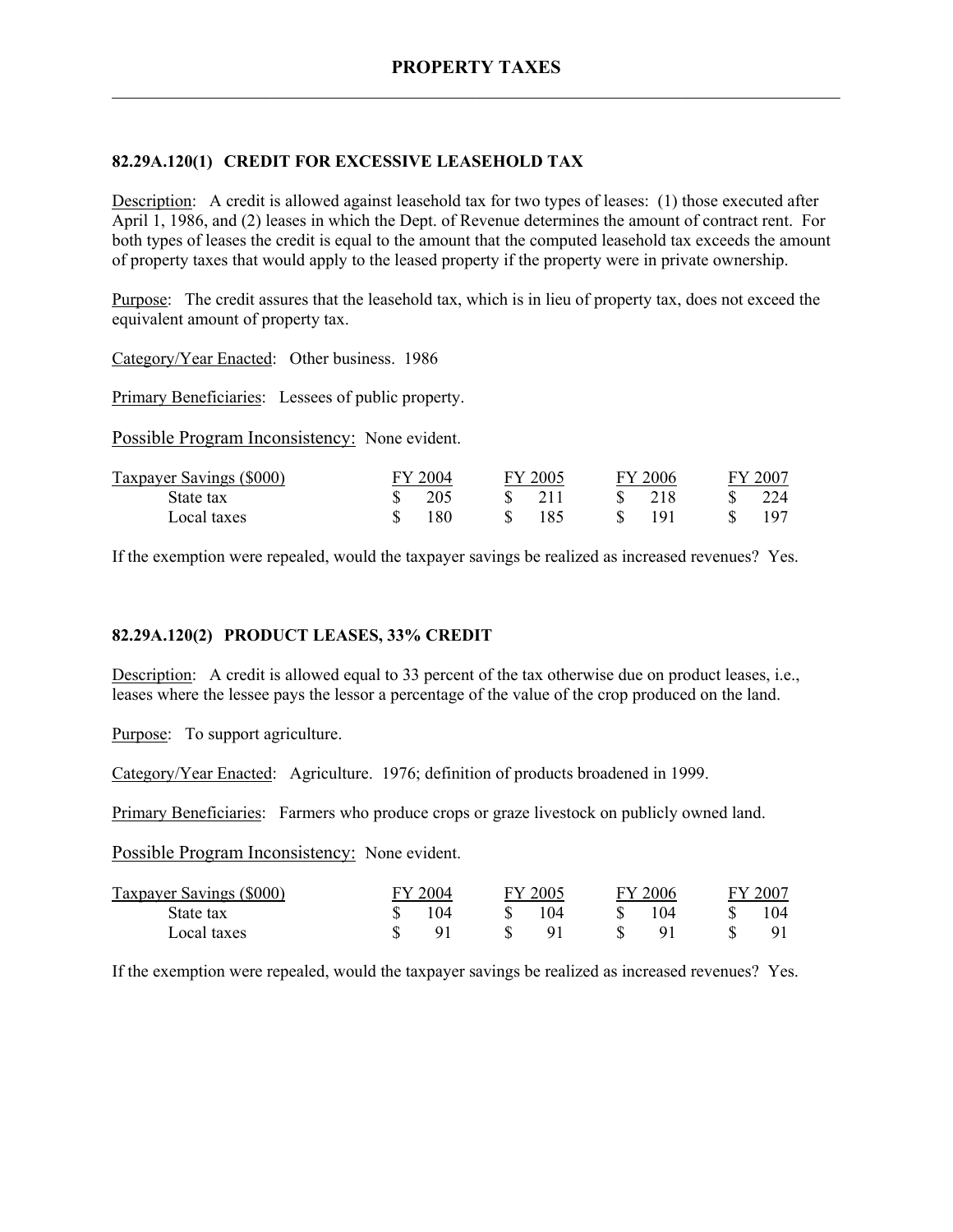## **82.29A.130(3) SUBSIDIZED HOUSING**

Description: Excluded from leasehold excise tax are leases of subsidized housing where fee ownership is vested in the U.S. government, the state, or any political subdivision. There must be an income qualification for such housing in order for the exemption to apply.

Purpose: To support public housing for low-income individuals.

Category/Year Enacted: Government. 1976

Primary Beneficiaries: Public housing authorities and the individuals who reside in subsidized housing.

Possible Program Inconsistency: None evident.

| <b>Taxpayer Savings (\$000)</b> | FY 2004             | FY 2005  | FY 2006             | FY 2007  |
|---------------------------------|---------------------|----------|---------------------|----------|
| State tax                       | $\frac{1}{2}$ 3.622 | \$3,731  | \$3,843             | \$3,958  |
| Local taxes                     | \$3,177             | \$ 3,272 | $\frac{1}{2}$ 3,371 | \$ 3,472 |

If the exemption were repealed, would the taxpayer savings be realized as increased revenues? Unlikely.

# **82.29A.130(5) RESIDENCES OF PUBLIC EMPLOYEES**

Description: When public employees are required by the terms of their employment to live in a publicly owned residence (e.g., at state parks), the employee is not subject to leasehold excise tax.

Purpose: This exemption was enacted as part of legislative policy to not tax government. Also, the tax would in essence reduce employee compensation or increase government costs.

Category/Year Enacted: Government. 1976

Primary Beneficiaries: Public employees who must live in government housing.

Possible Program Inconsistency: None evident.

| Taxpayer Savings (\$000) | FY 2004 | FY 2005 | FY 2006 | FY 2007 |
|--------------------------|---------|---------|---------|---------|
| State tax                | 103     | 106     | 109     |         |
| Local taxes              | 90      |         |         |         |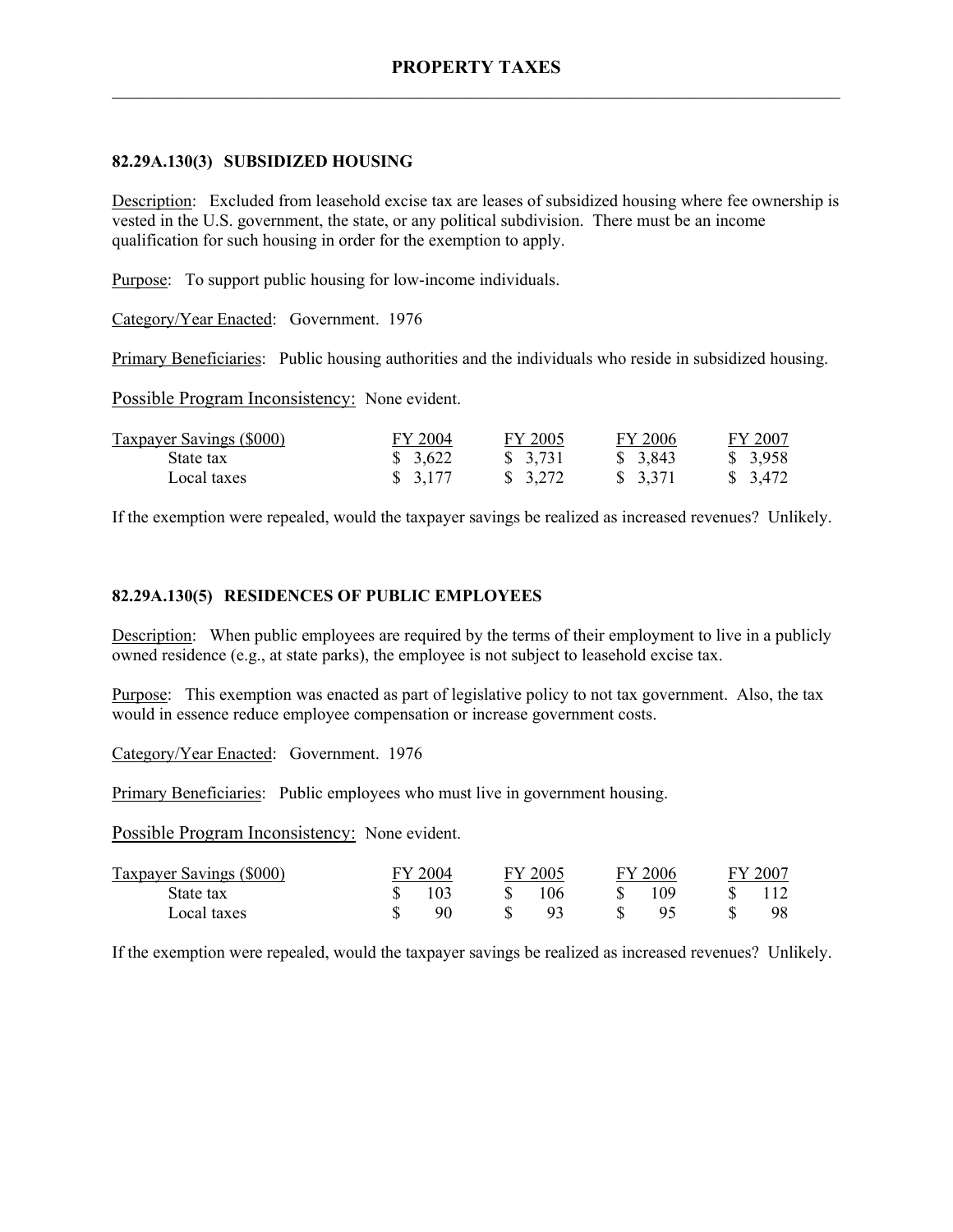## **82.29A.130(6-7) INTERESTS OF ENROLLED INDIANS**

Description: Leasehold interest in Indian lands by both Indians and non-Indians is exempt from leasehold tax. Leases by non-Indians are exempt only when the contract rent paid is greater than or equal to 90 percent of fair market value.

Purpose: RCW 82.29A.130(6) recognizes that federal law prohibits the taxation of trust lands of enrolled Indians. RCW 82.29A.130(7) encourages such leases.

Category/Year Enacted: Government. 1976

Primary Beneficiaries: Indians and non-Indians with qualifying leases of Indian property.

Possible Program Inconsistency: None evident.

| Taxpayer Savings (\$000) | FY 2004 | FY 2005 | FY 2006 | FY 2007 |
|--------------------------|---------|---------|---------|---------|
| State tax                | 274     | 282     | 290     | 299     |
| Local taxes              | 240     | 247     | 256     | 262     |

If the exemption were repealed, would the taxpayer savings be realized as increased revenues? No.

## **82.29A.130(8-9) LEASES OF LESS THAN \$250 PER YEAR OR 30 DAYS**

Description: Leases of public property are exempt from leasehold tax if the total annual rent is less than \$250 or if the lease period does not exceed 30 days in duration.

Purpose: The \$250 annual threshold supports small businesses and provides administrative convenience for both lessees and lessors. The 30 day threshold can apply to both small and large lessees. It encourages short-term events, such as sporting events and trade shows, to take place in Washington.

Category/Year Enacted: Other business. 1976

Primary Beneficiaries: Qualifying lessees.

Possible Program Inconsistency: None evident.

| <b>Taxpayer Savings (\$000)</b> | FY 2004 | FY 2005 | FY 2006  | FY 2007  |
|---------------------------------|---------|---------|----------|----------|
| State tax                       | \$1,710 | \$1,761 | \$ 1.814 | \$ 1.869 |
| Local taxes                     | \$1,500 | \$1,545 | \$1,591  | \$ 1.639 |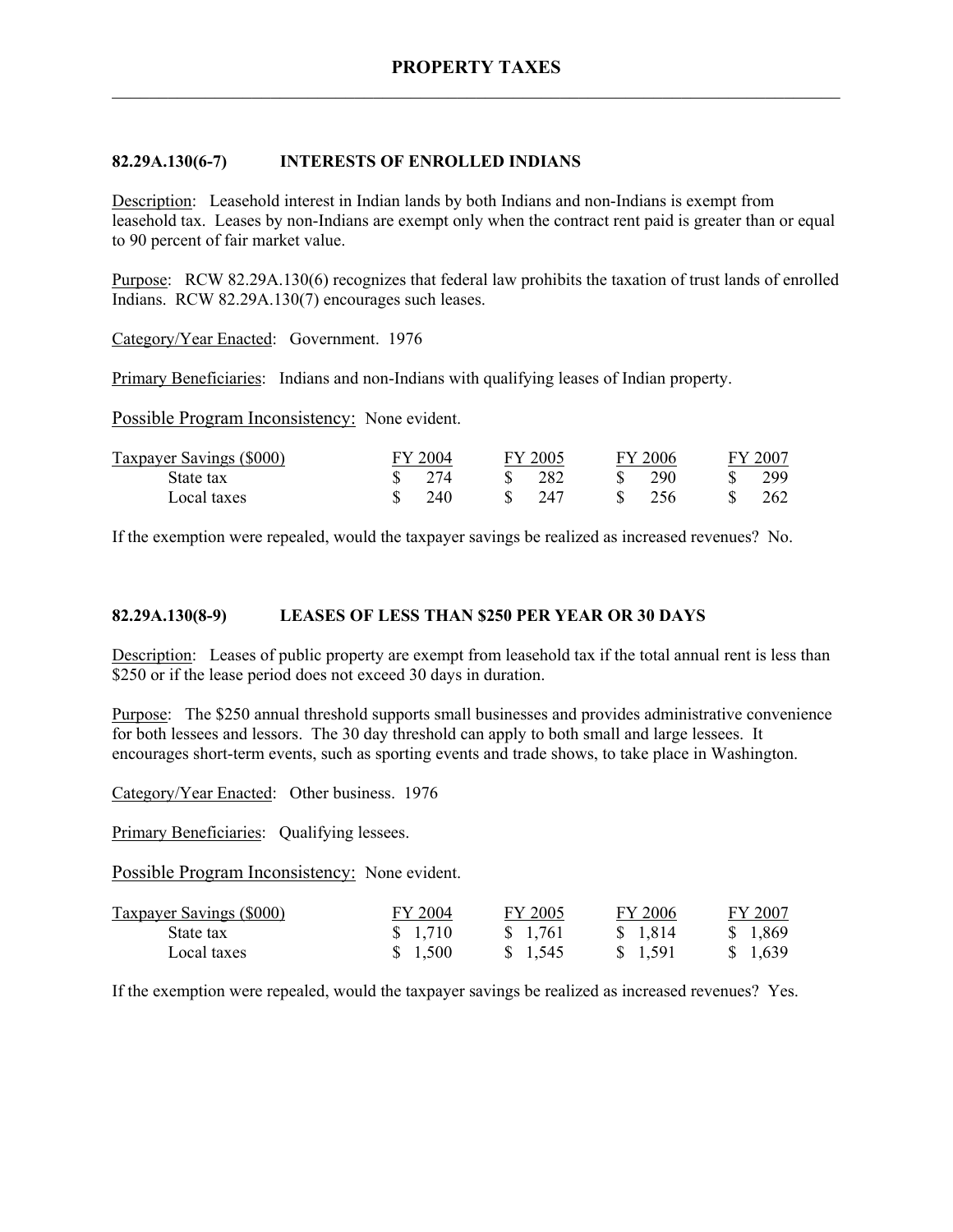### **82.29A.130(10) HOMES PENDING DESTRUCTION**

Description: Month-to-month leases in residential units rented for residential purposes pending destruction or removal to construct a public highway or building are exempt from leasehold tax.

Purpose: When a private residence is either condemned or purchased outright to make way for a public project, this exemption provides tax relief during the transition period.

Category/Year Enacted: Other. 1976

Primary Beneficiaries: Residents of homes awaiting destruction or removal.

Possible Program Inconsistency: None evident.

| Taxpayer Savings (\$000) | 2004 | FY 2005 | $\sim$ | $\degree$ 2006 | FY 2007 |
|--------------------------|------|---------|--------|----------------|---------|
| State tax                |      |         |        |                |         |
| Local taxes              |      | 28      |        |                |         |

If the exemption were repealed, would the taxpayer savings be realized as increased revenues? Unlikely.

#### **82.29A.130(11) PUBLIC WORKS CONTRACTS**

Description: Leasehold interest of public works contractors who use public property while completing public works projects is not subject to leasehold excise tax.

Purpose: To minimize the cost to government of public works construction projects.

Category/Year Enacted: Government. 1976

Primary Beneficiaries: Public works contractors and the government entities with whom they contract.

Possible Program Inconsistency: None evident.

| Taxpayer Savings (\$000) | 12004<br>FY 2005 |  | 2006 |  | $-200^\circ$ |  |  |
|--------------------------|------------------|--|------|--|--------------|--|--|
| State tax                |                  |  |      |  |              |  |  |
| Local taxes              |                  |  |      |  |              |  |  |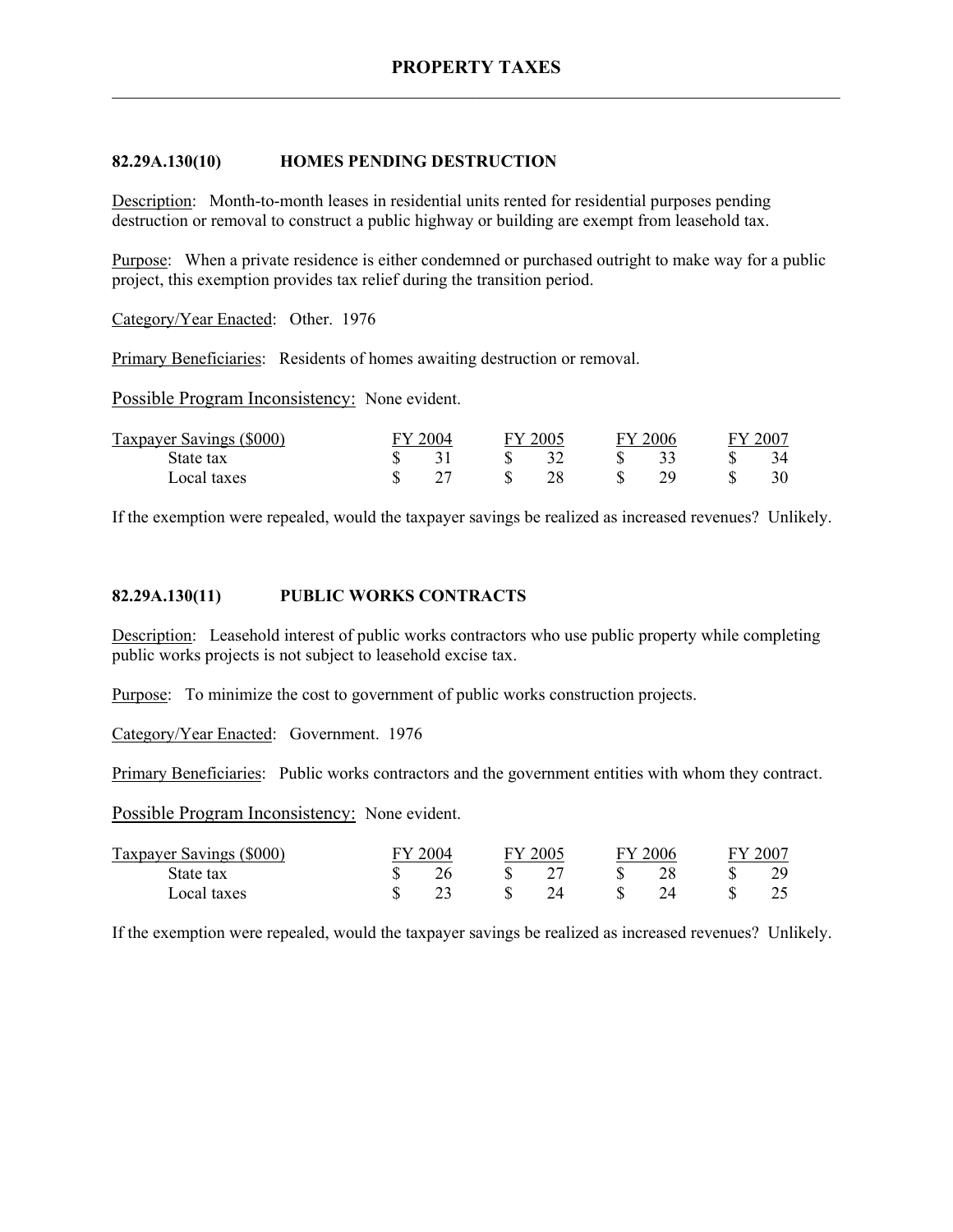### **82.29A.130(12) INMATE EMPLOYMENT PROGRAMS**

Description: Leasehold tax exemption is provided for firms that use space in correctional facilities in conjunction with comprehensive inmate work programs.

Purpose: To promote such programs.

Category/Year Enacted: Government. 1992

Primary Beneficiaries: Approximately 15 firms that are involved with inmate employment programs, as well as the correctional institution.

Possible Program Inconsistency: None evident.

| Taxpayer Savings (\$000) | Y 2004 | FY 2005 | EV. | 12006 | FY 2007 |
|--------------------------|--------|---------|-----|-------|---------|
| State tax                |        |         |     |       |         |
| Local taxes              |        |         |     |       |         |

If the exemption were repealed, would the taxpayer savings be realized as increased revenues? Unlikely.

### **82.29A.130(13) CAMPS FOR DISABLED PERSONS**

Description: Nonprofit organizations that provide organized and supervised recreational activities for disabled persons of all ages in a camp facility and for public recreational purposes are exempt from tax.

Purpose: To support the activities of qualifying nonprofit organizations.

Category/Year Enacted: Nonprofit - health or social welfare. 1995

Primary Beneficiaries: There is one known organization that operates a camp for disabled persons on leased public property.

Possible Program Inconsistency: None evident.

| Taxpayer Savings (\$000) | 2004 | 2005 | EV | 2006 | $200^{-}$ |
|--------------------------|------|------|----|------|-----------|
| State tax                |      |      |    |      |           |
| Local taxes              |      |      |    |      |           |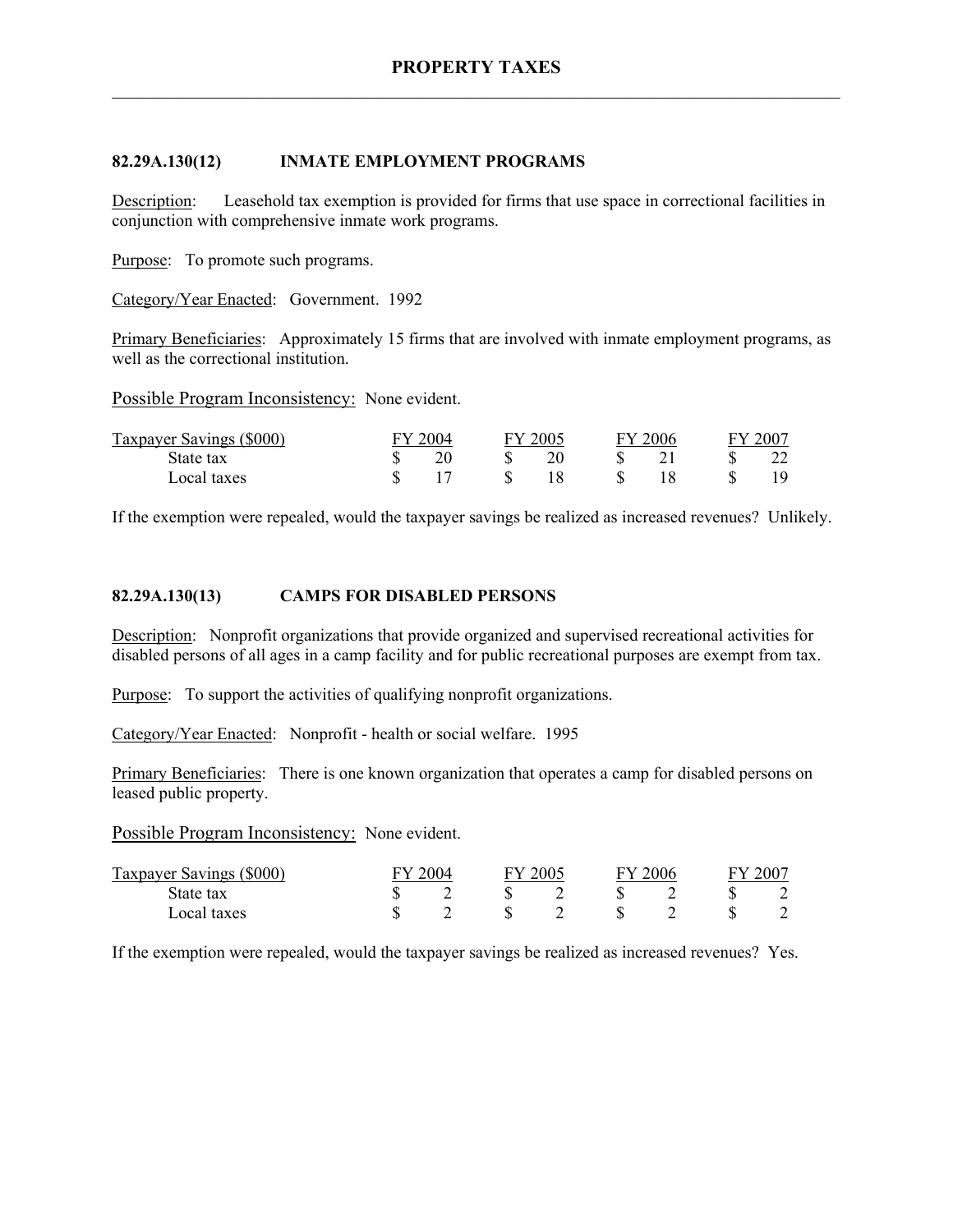# **82.29A.130(14) PROFESSIONAL BASEBALL STADIUM**

Description: Leasehold tax exemption is allowed for all interests in the public or entertainment areas of a professional baseball stadium located in Seattle. The facility must have natural turf, a retractable roof, seating capacity of at least 40,000, and be located in King County. Construction of the facility must commence by January 1, 1995 to be eligible for the exemption. The exemption does not extend to nonpublic areas of the stadium such as locker rooms and private offices.

Purpose: To encourage construction and operation of Safeco Field.

Category/Year Enacted: Business incentive. 1995

Primary Beneficiaries: The Seattle Mariners.

Possible Program Inconsistency: Other leases of publicly owned sports facilities are subject to leasehold tax if the lessee has exclusive use of the facility. However, many leases of sports facilities are considered as a license to use the facility rather than an exclusive lease, and therefore leasehold tax does not apply.

| Taxpayer Savings (\$000) | $\frac{1}{2}$ 2004 | FY 2005 | 6V. | 2006 | $-200^-$ |
|--------------------------|--------------------|---------|-----|------|----------|
| State tax                |                    |         |     |      | 49       |
| Local taxes              |                    | 4       |     |      |          |

If the exemption were repealed, would the taxpayer savings be realized as increased revenues? Yes.

### **82.29A.130(15) PROFESSIONAL FOOTBALL STADIUM**

Description: Leasehold tax exemption is provided for all interests in the public or entertainment areas of an open-air stadium that is suitable for professional football and Olympic/World Cup soccer which is constructed after January 1, 1998. The exemption also applies to an exhibition center and associated parking facilities adjacent to the stadium. The exemption does not extend to nonpublic areas of the stadium, such as locker rooms and private offices which are used exclusively by the lessee.

Purpose: To encourage construction and operation of Seahawks Stadium.

Category/Year Enacted: Business incentive. 1997

Primary Beneficiaries: The Seattle Seahawks and soccer teams that utilize the stadium.

Possible Program Inconsistency: Other leases of publicly owned sports facilities are subject to leasehold tax if the lessee has exclusive use of the facility. However, many leases of sports facilities are considered as a license to use the facility rather than an exclusive lease, and therefore leasehold tax does not apply.

| Taxpayer Savings (\$000) | Y 2004 | FY 2005 | $\infty$ | 2006 | $-2002$ |
|--------------------------|--------|---------|----------|------|---------|
| State tax                |        |         |          |      |         |
| Local taxes              |        |         |          |      |         |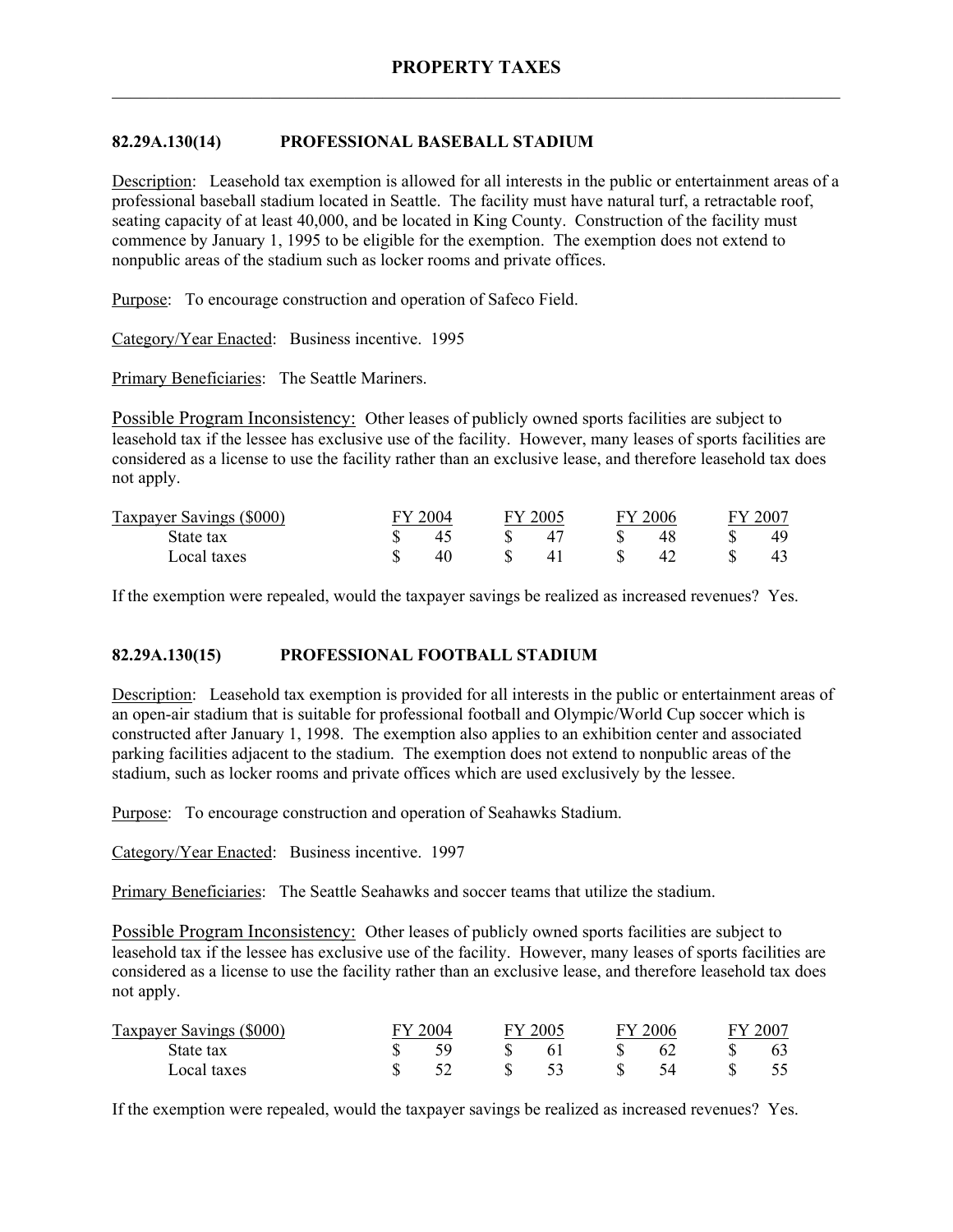# **82.29A.130(16) PUBLIC FACILITIES DISTRICTS**

Description: Leasehold tax does not apply to interests in property owned by public facilities districts. Facilities covered by the exemption include sports facilities, entertainment venues, conference and convention centers and special events facilities.

Purpose: To encourage construction and utilization of these public facilities.

Category/Year Enacted: Business incentive. 1999

Primary Beneficiaries: Public facility districts and persons who lease their facilities.

Possible Program Inconsistency: None evident.

| Taxpayer Savings (\$000) | FY 2004 | FY 2005 | FV. | 2006 | FY 200 <sup>-</sup> |
|--------------------------|---------|---------|-----|------|---------------------|
| State tax                |         | 49      |     |      |                     |
| Local taxes              | 42      | 43      |     | 44   | 46                  |

If the exemption were repealed, would the taxpayer savings be realized as increased revenues? Yes.

# **82.29A.132 2nd NARROWS BRIDGE**

Description: Leasehold interests in state route 16 corridor transportation systems and facilities, constructed and operated pursuant to Chapter 47.46 RCW, are exempt from leasehold excise tax. This includes the second bridge over Puget Sound at the Tacoma Narrows and its approaches.

Purpose: When adopted, this exemption was predicated upon the assumption that upon completion of the bridge, the state would lease the bridge to the private entity that constructed the facility to operate and maintain it for the term of the lease. This statute exempted such a lease from leasehold excise tax. However, the ownership arrangements have since changed and no lease of the facility is currently contemplated.

Category/Year Enacted: Business incentive. 1998

Primary Beneficiaries: None.

Possible Program Inconsistency: None evident.

Taxpayer Savings (\$000) None. No lease of the facility is currently contemplated.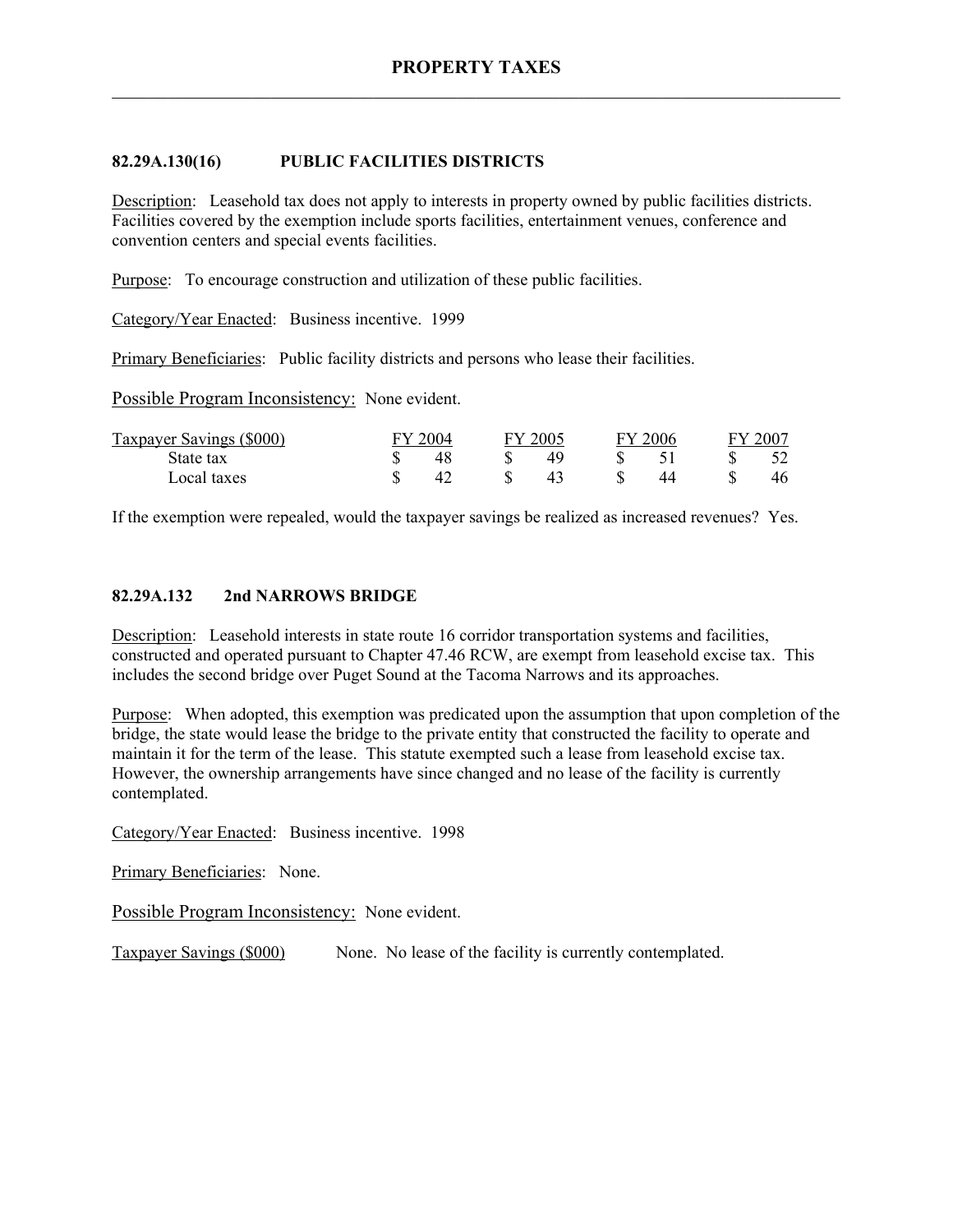# **82.29A.134 R.T.A. SALE/LEASEBACKS**

Description: Leasehold interests in property owned by a Regional Transit Authority are exempt from leasehold tax, if they are in connection with a sale/leaseback arrangement pursuant to RCW 81.112.300.

Purpose: The sale/leaseback arrangement (technically a lease/leaseback) is a financing mechanism to facilitate the acquisition of personal property by the RTA. It is anticipated that this procedure will be used to acquire the rolling stock for the high capacity transit system, currently being developed by Sound Transit. Under this arrangement, the personal property is leased by Sound Transit to an institutional equity investor which will, in turn, lease the equipment back to Sound Transit. The principal benefit to the investor is that it may depreciate the property for federal income tax purposes (which Sound Transit could not do). For Sound Transit the major benefit is that there should be a difference between the two leases, resulting principally from the timing of the payments, which will yield an up-front net benefit of about 6-8 percent of the cost of the equipment. This exemption merely facilitates adoption of the agreement by ensuring that there will be leasehold tax liability on the personal property which is transferred to the investor and then transferred back to Sound Transit.

Category/Year Enacted: Government. 2000

Primary Beneficiaries: Sound Transit and the institutional investor.

Possible Program Inconsistency: None evident.

Taxpayer Savings (\$000) It is understood that Sound Transit has entered into one sale/leaseback agreement to date. However, it is assumed that there is no net impact on leasehold tax resulting from this exemption, since there would be no leasehold tax liability for Sound Transit if it had retained actual ownership of the personal property covered by the agreement.

# **82.29A.135 GASOHOL FACILITIES**

Description: Leasehold interests in real and personal property used primarily for manufacturing alcohol fuel, biodiesel fuel, and wood biomass fuel are exempt from leasehold tax. The exemption is available for six years after the facility is operational. The exemption is scheduled to expire at the end of 2009.

Purpose: To encourage the production of alcohol for use in gasohol fuel and reduce the reliance on petroleum-based fuel.

Category/Year Enacted: Business incentive. 1980; amended in 2003 to include biodiesel and wood biomass fuel and to establish the 2009 expiration date.

Primary Beneficiaries: None currently.

Possible Program Inconsistency: None evident.

Taxpayer Savings (\$000) None. There are no known facilities that currently qualify.